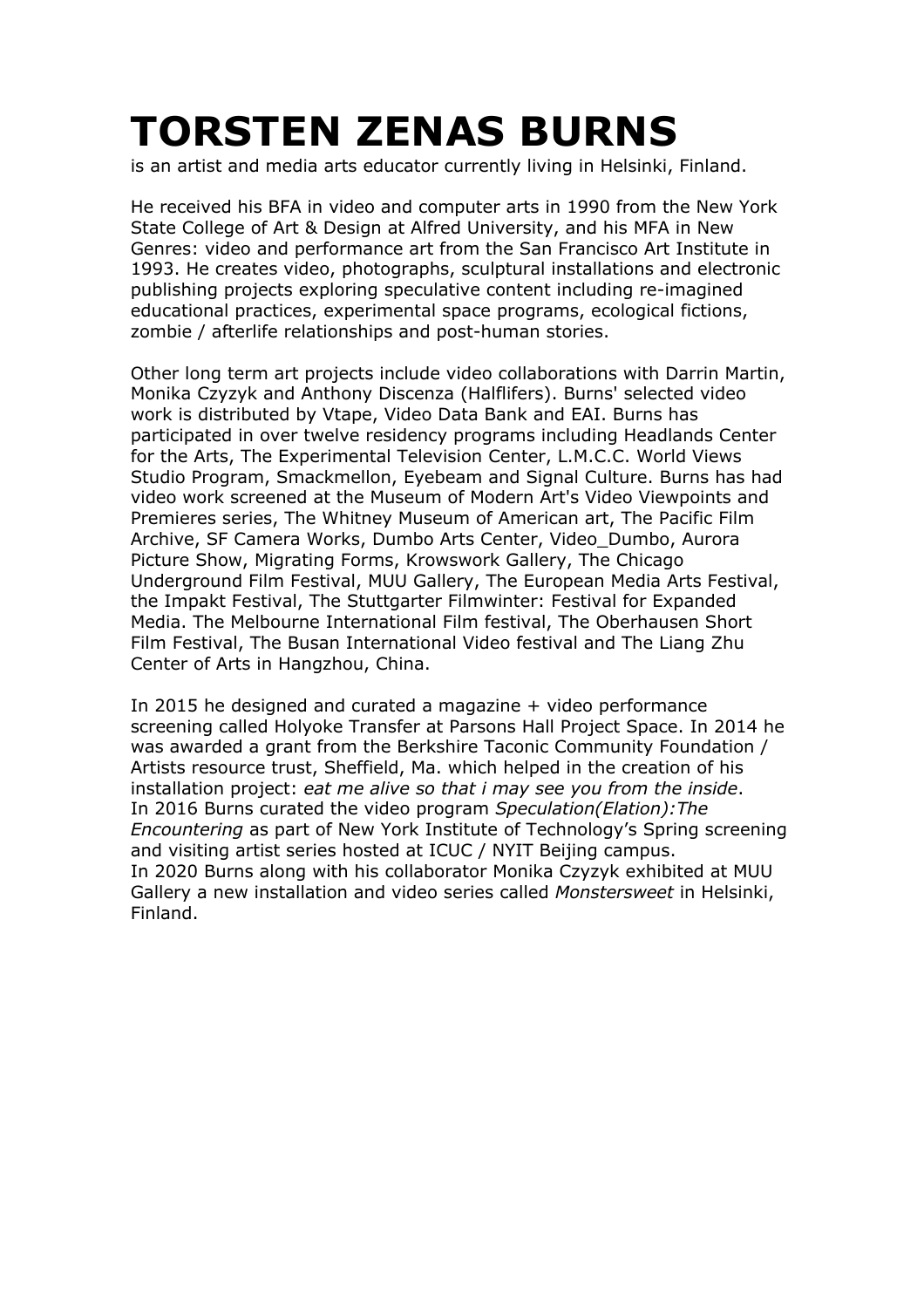## **VARIABLE ARTIST STATEMENT**

My work employs an interdisciplinary approach, ranging from video, performance, sculptural installation, to photography, digital design, graphic novels and electronic publishing projects. The themes I investigate center around research into the physical and ethereal body fused with re-imagined technology and culture.

My earliest single channel videos and performance work drew heavily from my years working as a health care aide in nursing homes and head trauma wards, has influenced much of the work I've done since then. The constant cycle of bodily care in these institutions informed a kind of visceral and visual psychological terminology expressive of technological and psychical solutions to bodily anxieties, the loss of mobility, loss of self-empowerment and the individuality of the aging or ill person. These early video and performance works aimed at establishing a visual alphabet of movements, a choreographed delivery system of gestures that spoke to a crisis of mind and body. As this theme began to take on broader cultural aspects in my work, I increasingly turned to collaboration as a strategy.

With fellow artist Anthony Discenza, I formed the collaborative duo known as HalfLifers. Encased in protective gear and armed with a variety of bioorganic products, HalfLifers plunged into a rescanned world of rescue operations and healing narratives.

Synthesizing tools from such disparate models as speculative fiction, zombie stories, docudrama TV, play therapy, and the local hardware megastore, HalfLifers forged ahead on a mission to recover the self from the constant threat of disintegration, and generate new evolutionary scenarios. While the HalfLifers project exists as an accidental juncture of fairy tale, 22nd century sitcom, and emergency training seminar gone awry, the goal of the project is ultimately empathic and restorative. Simultaneously embracing physical humor and a sense of nostalgia for alternate realities and timelines, HalfLifers imagines a futurological slapstick which provides a cushion against the alienating and disempowering effects of the modern technologic state. Within the HalfLifer cosmos, an endless series of cyclical crises unfolds, in which the distinctions between mental and physical, animate and inanimate, ritual and disaster are collapsed; a tragicomic zone of perpetual mishap abutting regions of deepseated anxiety and loss of identity. The frenzied inhabitants (alive or dead) of this zone exist in a permanent flux of emergency and recovery, where therapeutic calamities are catalogued and explosively re-staged in a continual attempt to maintain psychic cohesion. The HalfLifer working process is spontaneous and improvisational. Performative scenarios evolve out of specific props or locations that suggest the presence of unresolved conflicts. By entering these spaces and triggering improvised "crisis re- enactments, ordinary activities and settings are transformed into interior landscapes charged with potential hazards.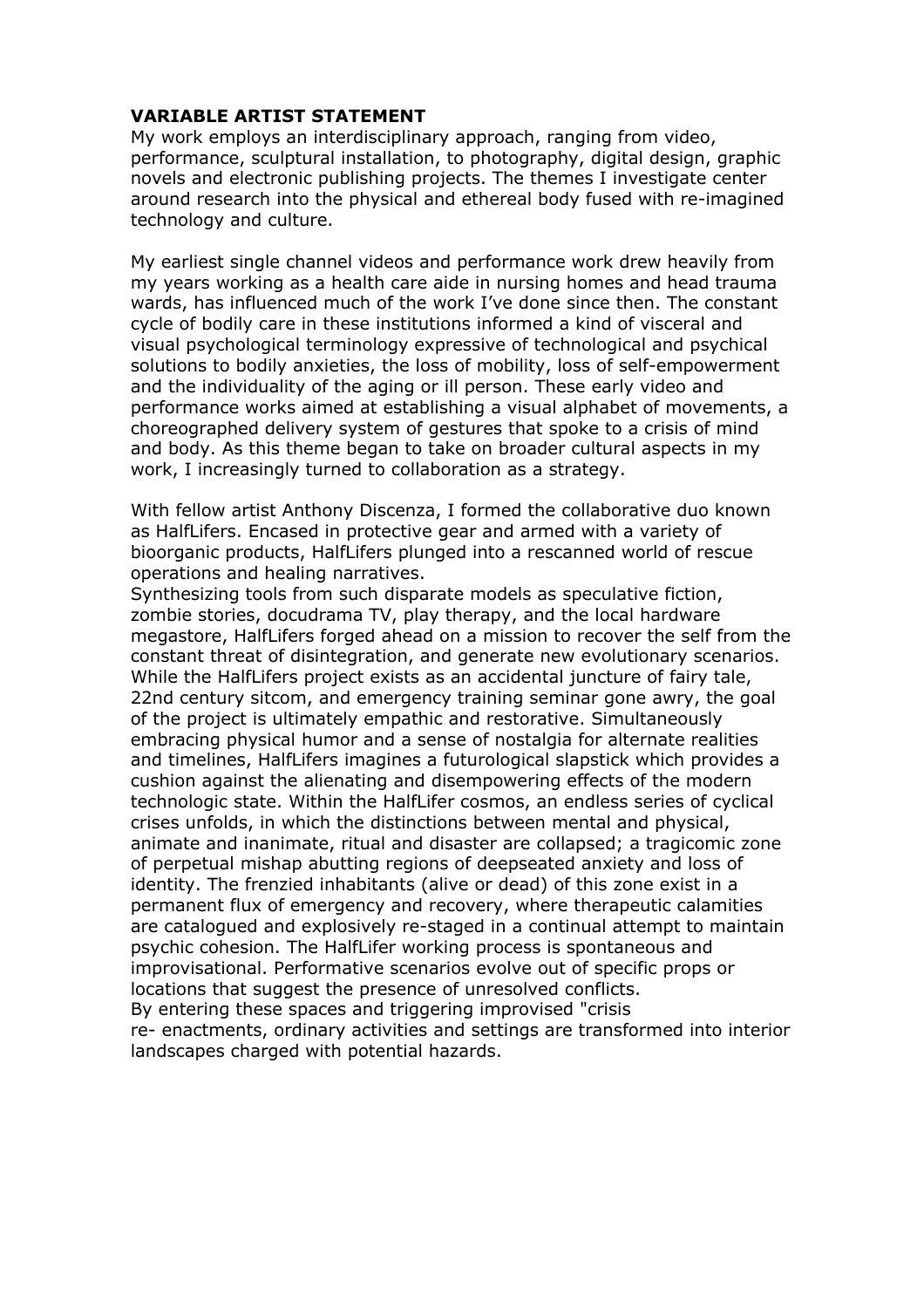Temporal turbulence, loss of memory and/or identity, equipment failure, and complete physical collapse are just a few of the obstacles that may be encountered. Only through healthy physical movement and the repeated application of organic by-products can communication pathways remain open and our mission sustained. The residual electronic transmission, or videos resulting from these procedures functions as a psychic poultice, absorbing latent anxieties and transforming them, via absurd humor, into restorative parables. Here, as in my earlier work, the state of the body is projected outward onto space and manifested sympathetically by animate and inanimate objects alike; attempts to heal these objects thus represents a ritualistic technology designed to heal the self.

The establishment of ritualized activity, play-acting, semi-dramatic reenactments as a technology of control over psychic and physical realities are explored further in a later and equally significant collaboration with Darrin Martin. In the pieces that Martin and I have made we explore similar thought processes based on magical thinking and tulpoidal ritual manifestations. The collapse of boundaries between linguistic and/or functional categories; the organic object as technological device or spiritual augment prefigure this later work as it is taken a step further into the realm of re-imagined institutions, schools, retreats, alternate worlds and reenvisioned films and art histories. Since 2002, Martin and I have been creating variable videos and installations that explore a new educational institution called Learning Stalls: Lesson Plans. In them video is used as a trans-disciplinary curriculum exploring diverse speculative fictions and alternative learning techniques. Psychic surgery meets physical therapy as matter and anti-matter merge under the choreographed supervision of other worldly beings. In the search for new mind/body experiences, workshop participants enact paranormal interactions, inter-sexual dynamics, pseudotesting methods and staged quasi-therapy sessions. We were fortunate to have been awarded an EyeBeam residency to make this piece and the opportunity to work with Smoke & Flame editing software. The Smoke & Flame program allowed us to break the video imagery down in ways reflective of the structure of the learning environment we wished to create. It became an altogether new space, a multi-disciplinary, transplanar curriculum grid with exploding emissions and wire-frame enhanced, interdimensional classrooms. It has been described as "a super-sized gymboree. [Where] class meets anytime, anyplace, anywhere, any way." Out of my collaboration with Darrin Martin on Learning Stalls: Lesson Plans several video pieces followed. Although all address the psychic-bodyworkshop, we began to apply the fluid interchangeability of linguistic and symbolic models to the process of assembling of a new narrative from appropriated and original footage.